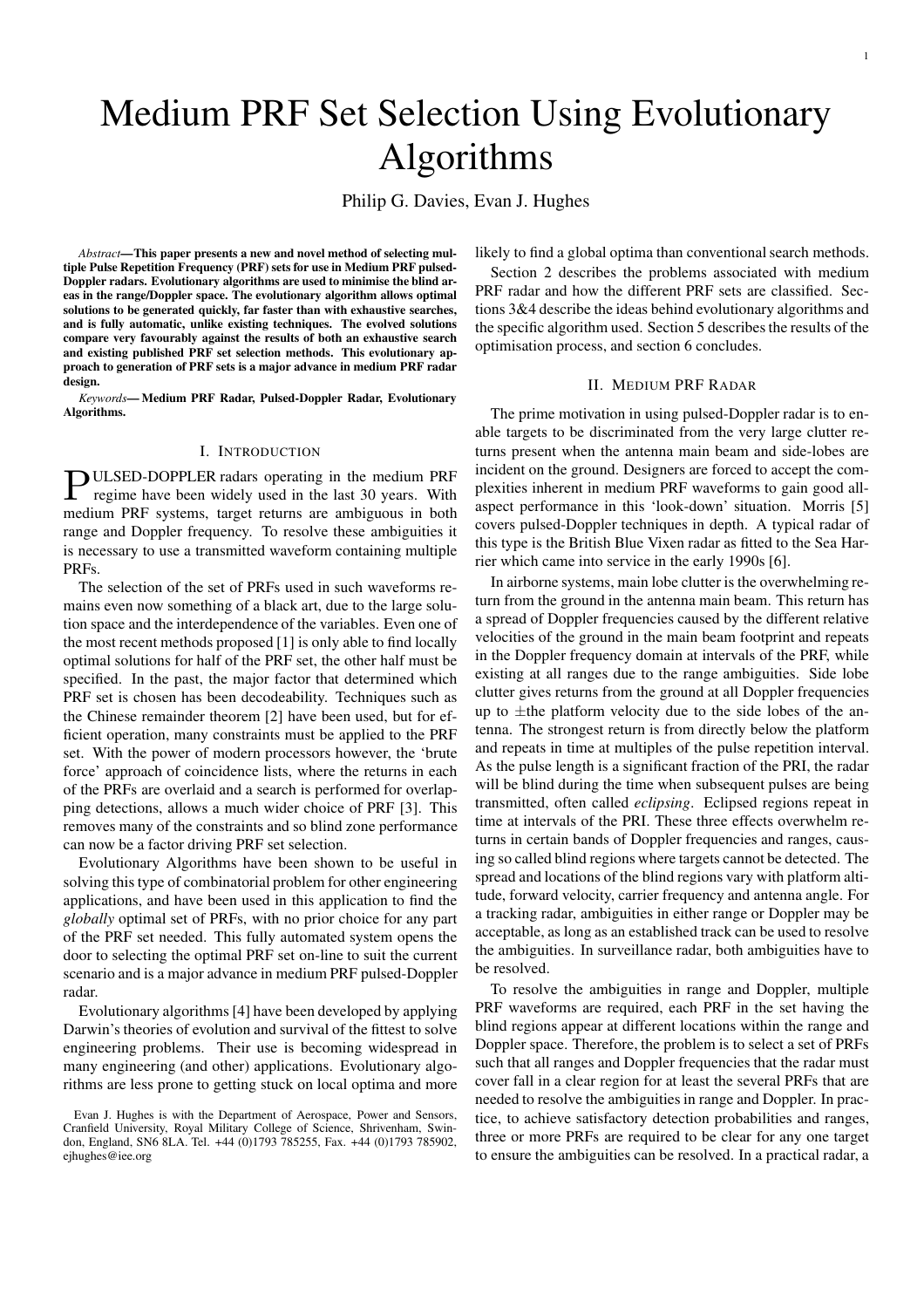number of sets of PRF schedules maybe generated for different altitudes, velocities, and antenna scan positions. The set for the conditions closest to the current scenario is then chosen as the operating set.

The most common method of assessing the suitability of a PRF set is known as a blind zone map. It is a plot of all Doppler frequencies of interest against all ranges of interest, showing in its simplest form, all the areas of this range/Doppler space that are not covered by enough PRFs to detect the target reliably and are therefore said to be blind to it. Both Doppler frequency and range are effectively quantised in a real design resulting in a blind zone map that can be conveniently modelled as a matrix of cells. The objective of this study was to minimise the total number of blind cells. Figure 1 shows a blind zone map for 8 different PRFs, with the black areas indicating where there are less than three PRFs clear and therefore the radar is blind.



Fig. 1. Typical 3 of 8 PRF blind-zone map

The way that this is commonly achieved is known as an M of N scheme whereby a set of N PRFs are chosen with the aim that at least M different PRFs will be able to see a target anywhere in the range/Doppler space. Detections in these M PRFs can then be used to resolve the ambiguities [5]. A common choice for M and N is 3 of 8. With a 3 of 8 scheme, the PRFs can be calculated such that the ambiguous repetition of the main beam clutter notch is offset by  $\frac{1}{4}$  of the notch width for each PRF, starting with the highest frequency and working down. While this ensures all Doppler frequencies of interest are covered by at least 4 PRFs, the coverage of these PRFs in range is found only by trial and error. It is not thought possible to calculate directly an optimum solution. The map in Fig. 1 is for a 3 of 8 scheme generated using the M of N method. The corresponding PRIs in terms of pulse widths are [ 50 53 55 58 61 64 68 72 ].

For the purposes of this study, a model of an airborne pulsed-Doppler radar was used. The model parameters are based on the radar model used by Simpson [7], which although simplified in some ways, represents typical characteristics and parameters. See [8] for full details of the problem definition and implementation. The simplified model assumes that the blind zone map is normalised to centre the main-beam Doppler return around zero Hertz, and that the sidelobe return from the ground directly below the platform appears immidiately after the region blinded by eclipsing.

The radar parameters are based on an X-band airborne pulsed-Doppler medium PRF mode airborne fire control radar with the main parameters summarised in Table I. In the system used by Simpson, the Pulse Repetition Intervals (PRIs) were all an integer multiple of the pulse width (1 range cell). The upper and lower bounds on the available PRI set are often limited by system constraints [3]. Therefore with the radar parameters used, each PRF will be one of 47 discrete values (PRI of 50 pulse widths for highest PRF, to PRI of 96 pulse widths for lowest PRF). With a 3 of 8 scheme, the eight PRFs needed will result in a search space of  $3.14 \times 10^8$  possible PRF sets.

TABLE I SUMMARY OF RADAR CHARACTERISTICS

| Parameter      | Value            |
|----------------|------------------|
| Frequency      | $10$ GHz         |
| Wavelength     | 3 cm             |
| Min PRF freq.  | 10.4 kHz         |
| Max PRF freq.  | 20.0 kHz         |
| Pulse width    | $1 \mu S$        |
| Range bin size | 150 <sub>m</sub> |

The blind range due to side lobe clutter and eclipsing is simulated by blinding a total of 11 cells at repetitions of the PRI in range (1 cell for eclipsing, 10 cells for sidelobe clutter). The main clutter notch is simulated by blinding 3.4 kHz  $(\pm 25.5 \text{m/s})$ at every repetition in frequency and corresponds to  $\pm 17$  cells at multiples of each PRF. The simulation was performed for 1000 150-metre range cells and 200 100Hz velocity cells giving a total region of 150km and 20kHz (=300 m/s). The unavoidably blind regions in range and Doppler beginning at cell zero are not included in the calculation of the blind area. The blind zone map is generated using a  $1000 \times 200$  element array to record how many PRIs are blind in each cell. For each PRI, a corresponding array containing zeros for clear areas and ones for blind areas is added onto the main blind zone map array. Figure 2 shows a typical single PRI blind map. After the blind areas from all the PRIs have been accumulated, cells with more than 5 of the 8 PRIs blind are declared as being blind.

To allow range and Doppler ambiguities to be resolved properly, the PRF set chosen must be fully decodeable. To ensure decodeability, the lowest common multiple of any triplet of PRIs (and PRFs) must be outside of the space of interest in range (and Doppler). For example, PRIs of  $50\mu S$ ,  $60\mu S$  and  $80\mu S$ have a lowest common multiple of  $1200\mu S$  which is beyond the  $1000\mu S$  range cell space of interest and therefore the triplet is decodeable in range. In an 8 PRI set, there are 56 possible triplets that all need to be decodeable in both range and Doppler for the complete set to be acceptable. In this paper, decodeability has not been included as a constraint on the evolutionary algorithm.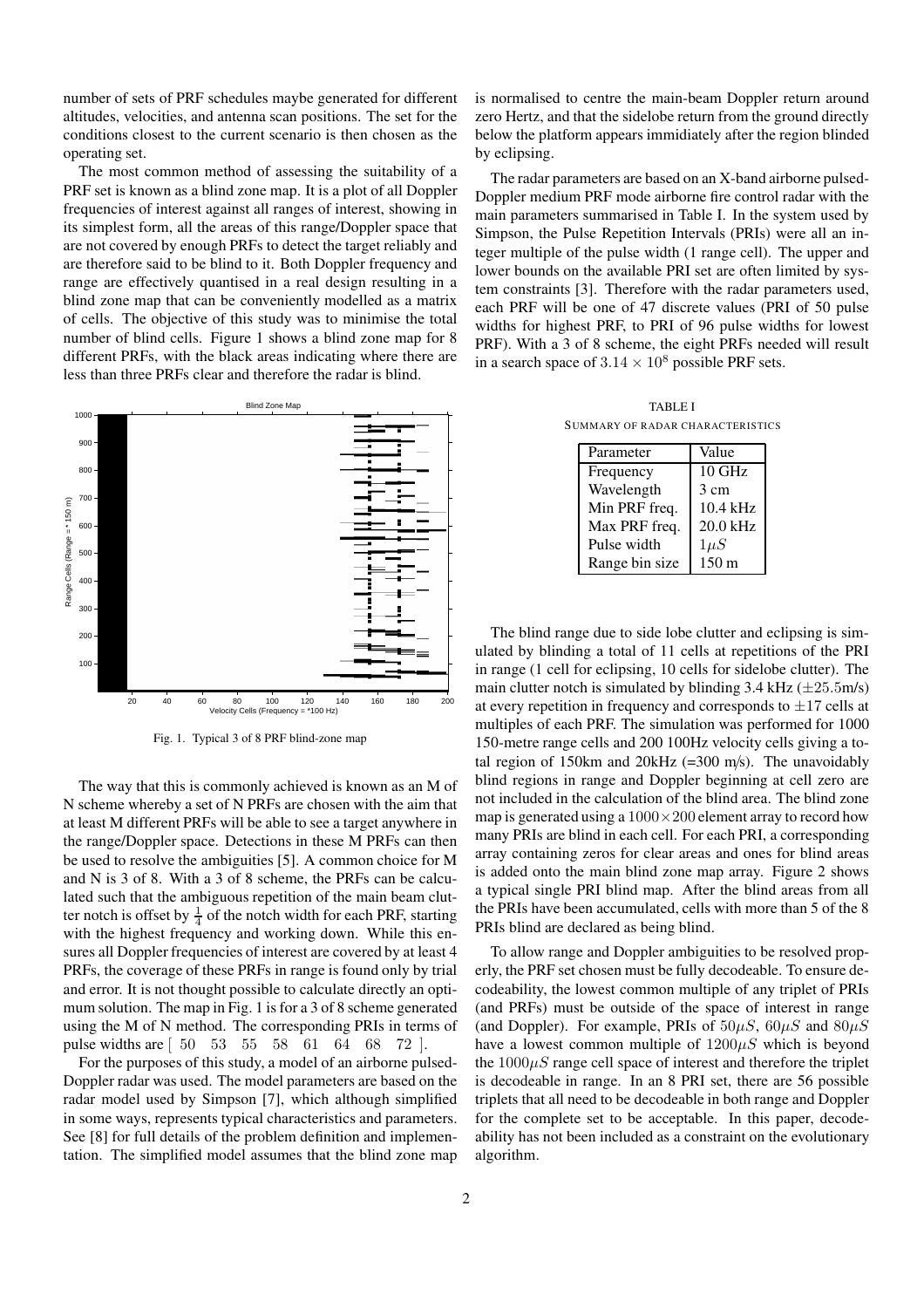

### III. EVOLUTIONARY ALGORITHMS

Evolutionary Algorithms are designed to mimic the natural selection process through evolution and survival of the fittest. A *population* of P independent individuals is maintained by the algorithm, each individual representing a potential solution to the problem. Each individual has one *chromosome*. This is the evolutionary description of the solution and may be broken into  $n$ sections called *genes*. Each gene represents a single evolveable parameter in the problem.

The three simple operations found in nature, natural selection, mating and mutation are used to generate new chromosomes and therefore new potential solutions. Each individuals' chromosome is evaluated at every generation using an *objective function* that is able to distinguish good solutions from bad ones and to score their performance. In this paper, the objective function is the total blind area that is generated by the PRF set described by a chromosome passed to the objective function.

With each new generation, some of the old individuals die to make room for the new, improved offspring. Over several generations, the majority of the solutions represented by the individuals in the population will tend to lie around an optimal solution for a given environment. The exact rate at which the population converges to a single solution is determined by the nature of the problem and the structure of the evolutionary algorithm. The evolutionary process can be described by the flow diagram in Fig. 3.

When used to solve numerical optimisation problems, evolutionary algorithms that have a large population tend to search areas spread across the entire optimisation surface before converging on a maximum or minimum depending on the problem. Thus, despite being very simple to code, requiring no directional or derivative information from the objective function and being capable of handling large numbers of parameters simultaneously, evolutionary algorithms can achieve excellent results. A good introduction to evolutionary algorithms can be found in [9].



Fig. 3. Flow diagram of the evolutionary algorithm

## IV. ALGORITHM CONSTRUCTION

In the problem described in this paper, the set of parameters is the set of PRFs chosen. Thus the algorithm will strive to evolve the best set of PRFs that minimise the total blind area.

The evolutionary algorithm used encodes each of the PRF sets into a binary string (the chromosome). Each PRF of a set is generated from a corresponding 6 bit binary sequence from the chromosome. Unfortunately, the 47 possible choices for the PRF do not fit neatly into binary as a 6 bit representation has 64 possible values. Therefore if the decoded decimal equivalent of the binary representation is greater than 47, it is just set to be 47 before evaluating the objective function. With 8 PRFs and 6 bits per PRF, each chromosome contains 56 bits in total in order to describe one complete PRF set.

The number of blind cells is used to determine which solutions are the best. The lower the number of blind cells the better. The fitness value of each chromosome is assigned according to the rank position of the individual. The individual with the greatest objective value (least fit) is assigned a rank position of 1 and the best individual is assigned a rank position P. The ranked positions can then be used to generate probabilities that each of the chromosomes will survive to pass into the next generation. This allows the better solutions to generate more offspring. A technique called Stochastic Universal Sampling [4, Page 12] is used to select  $P$  individuals at random from the population for breeding, based on the previously derived probabilities of survival.

The individuals selected are paired up for breeding. Breeding pairs are chosen at random to ensure a good evolutionary mix. A method of generating new chromosomes is used called *Single-Point Crossover* [4, Page 12]. Two new offspring are generated from each pair of parents by swapping sections of their chromosomes. With a 70% chance of crossover, crossover operates by choosing randomly a position in one parent's chromosome, dividing it into two sections. The second parent's chromosome is then also divided at the same position. The chromosomes of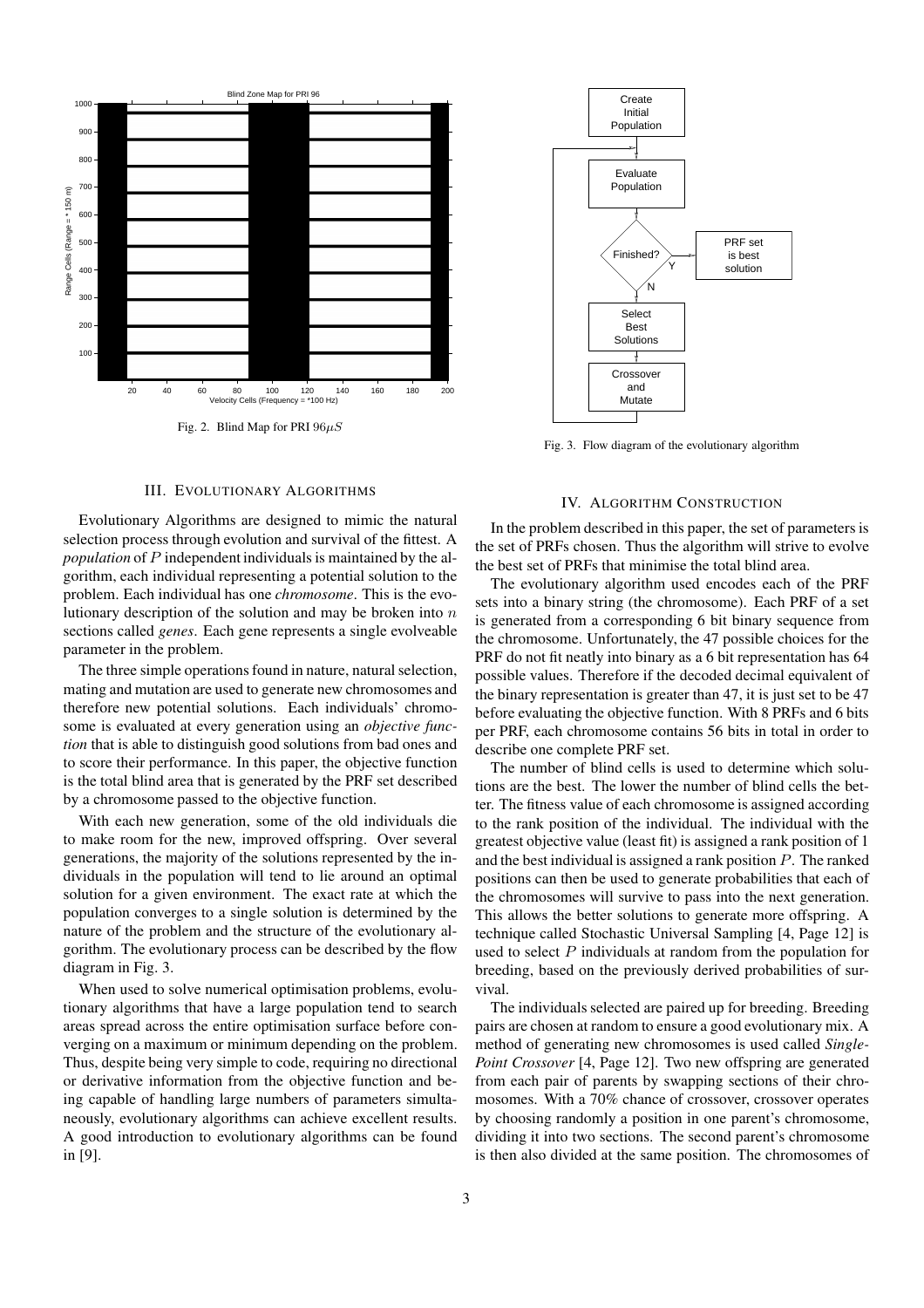the two parents' may now be represented as the strings of genes  $[a_1, a_2]$  and  $[b_1, b_2]$ . The chromosomes of the two offspring may now be defined as  $[a_1 \, b_2]$  and  $[b_1 \, a_2]$ . After crossover, mutation is applied by flipping bits with a probability of 0.05.

The new chromosomes are all evaluated in the objective function and the best 90% replace the worst 90% of the parent population. The algorithm is terminated after 50 generations and the best individual overall is recorded as the solution. The choice of 50 generations was arrived at empirically as most runs appeared to have converged satisfactorily by then. More generations could be used, but little benefit may be gained as the results found after 50 generations are likely to be sufficient (see section V). A population of either  $P = 100$  or  $P = 200$  individuals was used for the experiments, therefore giving 5000 and 10000 objective calculations respectively for each run of the algorithm.

## V. RESULTS

The experimental approach used was to generate solutions using an evolutionary algorithm and then to attempt to validate these results by conducting exhaustive searches of the solution space to find the actual global optimum and other near optimum solutions. This process was undertaken for both 3 of 5 and 5 of 7 schemes using otherwise equivalent parameters and constraints. This validation process then gave confidence that the results produced by the evolutionary algorithm for a practical example 3 of 8 scheme were likely to be optimum (or near optimum), as the 8 PRF exhaustive search was too large to be undertaken as part of this work. These solutions could then be compared against other published methods of set selection.

The exhaustive search was performed on the University's SGI Cray Origin 2000 supercomputer. For the 5 PRF problem, there are  $1.53 \times 10^6$  possible combinations to try, taking a trivial time. However, using half the Cray's processors the 7 PRF problem has  $6.29 \times 10^7$  combinations and takes about 3 days processing, rising to two and a half weeks for the 8 PRF problem's  $3.14\times10^8$ combinations. Ten independent runs of the evolutionary algorithm on each of the three set sizes were used in order to try and estimate the probability of finding good solutions.

For the 5 PRF problem, the smaller population size of 100 individuals was used for 50 generations. The evolutionary approach could identify the global optimum solution in 8 out of the 10 runs, leading to an estimated 6250 evaluations needed to achieve the optimum solution, a massive saving over the exhaustive search. The number of blind cells though is quite high for a 3 of 5 system.

For the 7 PRF problem, a population size of 200 was used for 50 generations. The global optimum was identified in 2 out of the 10 runs, leading to an estimated 50000 evaluations needed to achieve the optimum solution, again a massive saving. The number of blind cells for the optimum solution of the 3 of 7 strategy is less than for the 3 of 8 system designed with the M of N method noted in section II.

The performance of the evolutionary algorithm on the 3 of 7 system suggests that for the 8 PRF problem, the evolutionary method may be capable of identifying the optimum solution in a very reasonable number of objective function evaluations, when compared to an exhaustive search. Using the published M of N method to calculate PRF sets, we could not identify the global optimum (based on better results found by the evolutionary method). The results were, however, reasonable. The evolutionary approach can identify solutions as good as the M of N approach very quickly indeed.

In the runs where the evolutionary algorithms did not find the global solution for the 5 and 7 PRF trials, the solutions they found were all very good. Table II shows the grouping of the results.

TABLE II SUMMARY OF TRIAL STATISTICS

| Result rank    | 5 PRF $(\%)$ | 7 PRF $(\% )$ |
|----------------|--------------|---------------|
| Global optimum | 80%          | 20%           |
| In best 10     | $100\%$      | 20%           |
| In best $100$  | $100\%$      | 80%           |

For the 8 PRF problem, again a population size of 200 was used. This may lead to a sub-optimal solution though as the 7 PRF problem had only a 20% probability of finding the solution with the same algorithm. The total avoidable blind area (area excluding first main-beam clutter notch and first eclipse and sidelobe clutter) of the best solution found by the evolutionary algorithm is 305, 25 times less than that found by the M of N method. With a larger population and more generations, the probability of finding solutions as good as the best found so far will increase. The best found so far is shown in Fig. 4, compared to the M of N plot of Fig. 1. The corresponding PRIs in terms of pulse widths are [ 51 53 60 63 67 84 89 93 ].



Fig. 4. Blind-zone map for 8 PRFs found by evolution

The blind zone performance in terms of the number of cells that are blind are shown in Fig. 5 for six different PRF selection strategies. The major/minor method is an old system [5] and uses 9 PRFs, the M of N method uses 8 PRFs, the result found by Simpson [7] [ 51 57 63 66 69 78 90 96 ], and the three evolutionary methods, with 5, 7 and 8 PRFs respectively. Although decodeability is not tested as part of the optimisation